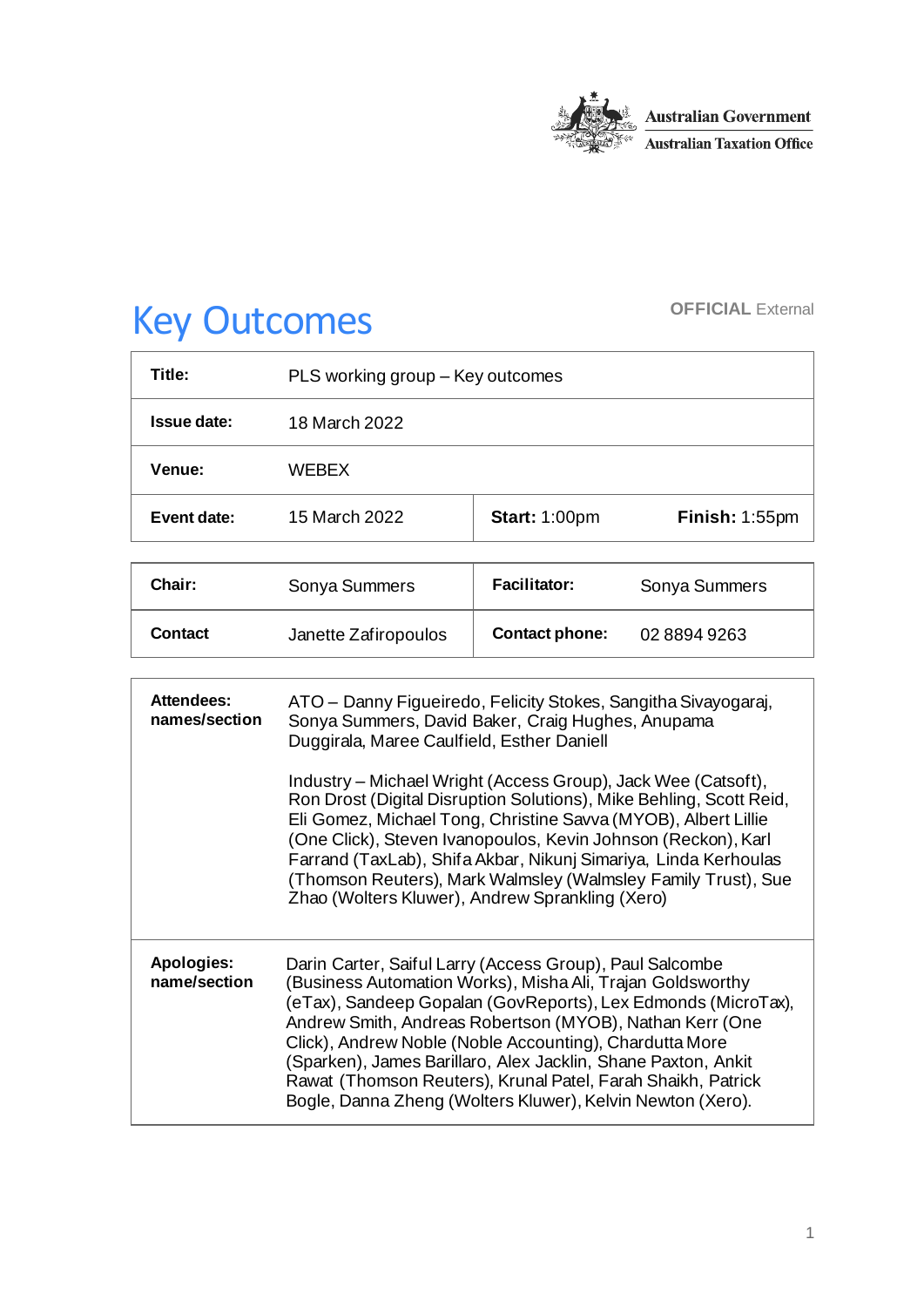**Agenda item: 1 – Welcome**

Sonya opened the meeting and welcomed the members.

#### **Agenda item: 2 – Action item updates**

Updates were provided for outstanding action items. [\(see action items\)](https://developer.sbr.gov.au/collaborate/display/DSPCOLLAB/PLSWG+action+items)

# **Agenda item: 3 – Tax time related documentation**

Two update[d change advices](https://developer.sbr.gov.au/collaborate/display/DSPCOLLAB/Controlled+information) have been published since the last meeting:

CA2022 - 003 Loss Carry Back Extension

CA2022 - 004 Flexible super - Repealing the work test for voluntary contributions

One [draft instruction](https://developer.sbr.gov.au/collaborate/x/SAEoE) was also published since the last meeting:

Draft Research & Development tax incentive schedule instructions 2022

The group was advised of the ne[w Rates and Thresholds table](https://developer.sbr.gov.au/collaborate/x/_QRTEw) in Collaboration Hub. Whilst the list is not exhaustive, we hope it will provide greater ease with locating necessary rates and thresholds.

# **Agenda item: 4 – XBRL to XML transition update**

The group was provided a run through of the plans for the XBRL to XML transition for the next financial year. The [release on page](https://developer.sbr.gov.au/collaborate/pages/viewpage.action?pageId=121251987) (ROAP) will start to reflect confirmed dates once feedback has been received, with this being the same approach as taken last year. We anticipate that there may be changes to the plan as a result of possible legislative requirements for the next financial year. The group was thanked for their feedback so far. In October/November, we will reach out to DSPs with drafts and will have more details as we approach.

The draft specifications will be published in th[e Knowledge base](https://developer.sbr.gov.au/collaborate/display/DSD/XBRL+to+XML+Conversion+Supporting+Information) for review and feedback as they become available.

**[XBRL to XML Roadmap update presentation](https://developer.sbr.gov.au/collaborate/download/attachments/288784790/PLSWG%20XBRL2XML%20Roadmap%20update%2020220315.pdf?version=1&modificationDate=1647563516770&api=v2)** [XBRL to XML conversion principles](https://developer.sbr.gov.au/collaborate/download/attachments/288784790/XBRL%20to%20XML%20conversion%20principles.pdf?version=1&modificationDate=1647576030613&api=v2)

It was confirmed the early balancer schedules for 2023 can still be lodged with XBRL.

# **Agenda item: 5 – Loss carry back update**

#### **2023 Early Balancer SAP**

As discussed at the PLS working group meeting on 1 March, it was confirmed that labels to enable 2023 losses to be carried back using the 2022 service would not be built.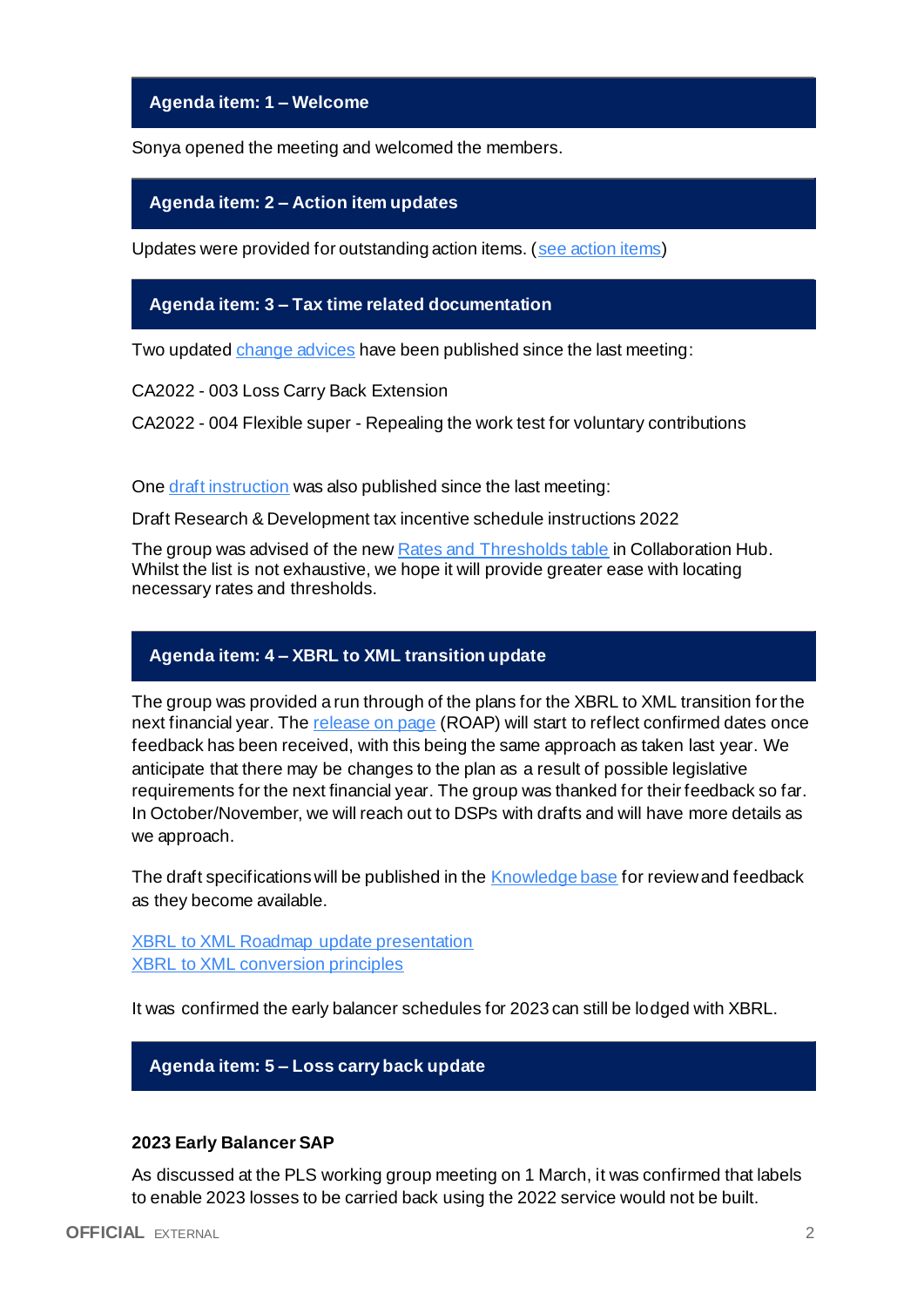There was discussion on building the necessary validations to enable 2022 and earlier year losses to be carried back using the 2022 service for an early balancer SAP, however based on feedback from the group this will not be proceeding. When published, early SAP guidance for 2023 will set out the lodgment channels for LCB claims.

It was confirmed that we would not be including the 2022 labels in the 2021 LCB schedule. The 2022 labels were added into the 2021 CTR to enable early balancing SAPs to access this stimulus payment prior to 30 June 2022 as an extraordinary out of pattern approach. It is not our intention that the change in choice schedule should also be built with the additional labels to accommodate this. The number of early balancing SAPs, who have lodged using the 2021 form, who subsequently request a change a choice is anticipated to be extremely small.

# **Agenda item: 6 – Update on general matters and Tax time delivery**

The 2022 FBT return will be available late March for lodgment 1 April. Requests for access to production (PVT ticket) must be requested via Online Services.

There is a change to the action number for TRT and PTR 2022 services in EVTE – please refer to the new SBR Service Registry as it is changing from 009 to 010.

The new Individual Income Tax Return Profile service (IITRPRFL) will also be available in EVTE after this weekend.

There was mention of Private Health prefill information that is still missing from ATO responses. This is a known ATO issue and the DPO is seeking an update with no ETA at the moment.

# **Agenda item: 7 – Delivery update**

The EVTE release for March is occurring this weekend and a large proportion of legislation changes will be implemented. A second April EVTE release has been planned on the 29th of April to accommodate any budget announcements or cyclical changes that are not available for the 9th of April (first EVTE) release. Any issues will be attempted to be targeted in May. The conversion of artefacts to a final version will occur in March.

Changes coming to the program roadmap:

Special characters – unable to get them in before Tax Time this year. IITR, Income details schedule, AMIT and CTR have updated organisation names to accept the additional characters.

Conformance suite data update of identifiers and demographic details have been updated for 2022 tax time services, however there is a pause on all other existing conformance suites. This will be rescheduled for next financial year.